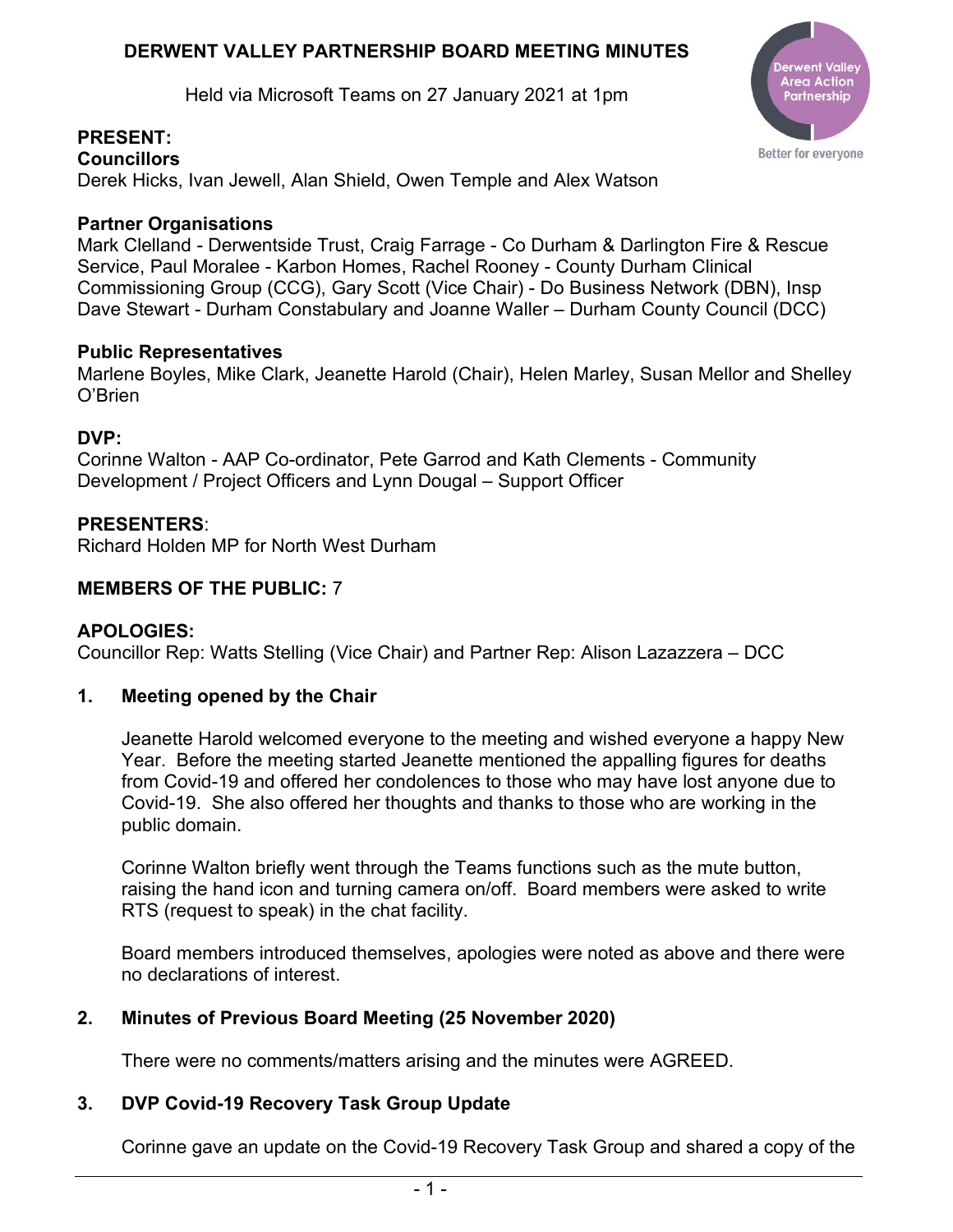report which she briefly went through.

Following on from the allocation of the 2020/21 Covid-19 Recovery budget, we feel there is still further work to do in helping to support the local community, voluntary and business sectors.

The Task Group met on 22 January to consider their role and how they move forward as we move into a new financial year. As the 3 priority task groups (Health and Wellbeing, Employment, Enterprise and Training and Environment) have been on hold, due to Covid-19, it is now time to engage with them to look at the issues locally albeit within the wider Covid-19 recovery theme.

The group discussed 4 options related to our existing Covid-19 Recovery themes and linking in with our current but 'on-hold' priorities:

- Option 1. Discuss the 3 priorities in the context of Covid-19 Recovery to devise actions that we can address (with and without financial resource), in preparation for the 2021/22 financial year.
- Option 2. Review the Covid-19 Recovery themes against the projects the group initially supported to identify the themes we still need to address/support.
- Option 3. The Task Group continue to meet but only in an information sharing/ promotion/networking capacity until April 2021 to help disseminate information and good practice linked to Covid/priority themed related projects/support services.
- Option 4. The Task Group explore a time limited project linked to a specific Covid-19 Recovery theme that has yet to be supported (linked to option 2) or which may require more attention due to increased pressures locally*.*

Following on from their discussion, the Task Group would like to recommend to the Board the following:

- To reconvene the 3 priority Task Groups (Health and wellbeing (HWB), Employment, enterprise and training (EET) and Environment (Enviro)) from February 2021.
- The role of the 3 Task Groups would be to review (and potentially refresh) their current action plans (now two years old), to determine what actions relate to Covid-19 Recovery that they can take forward from the start of the new financial year.
- The Covid-19 Recovery Task Group will remain as a group and will act as a conduit between the 3 priority Task Groups and the Board. They will review the actions/proposals put forward by each Task Group to offer feedback, add value, avoid duplication, and ensure there is a strong Covid-Recovery emphasis.

Jeanette said the report was very succinct and covered what was discussed at the task group meeting. It was then opened up to the Board for comments.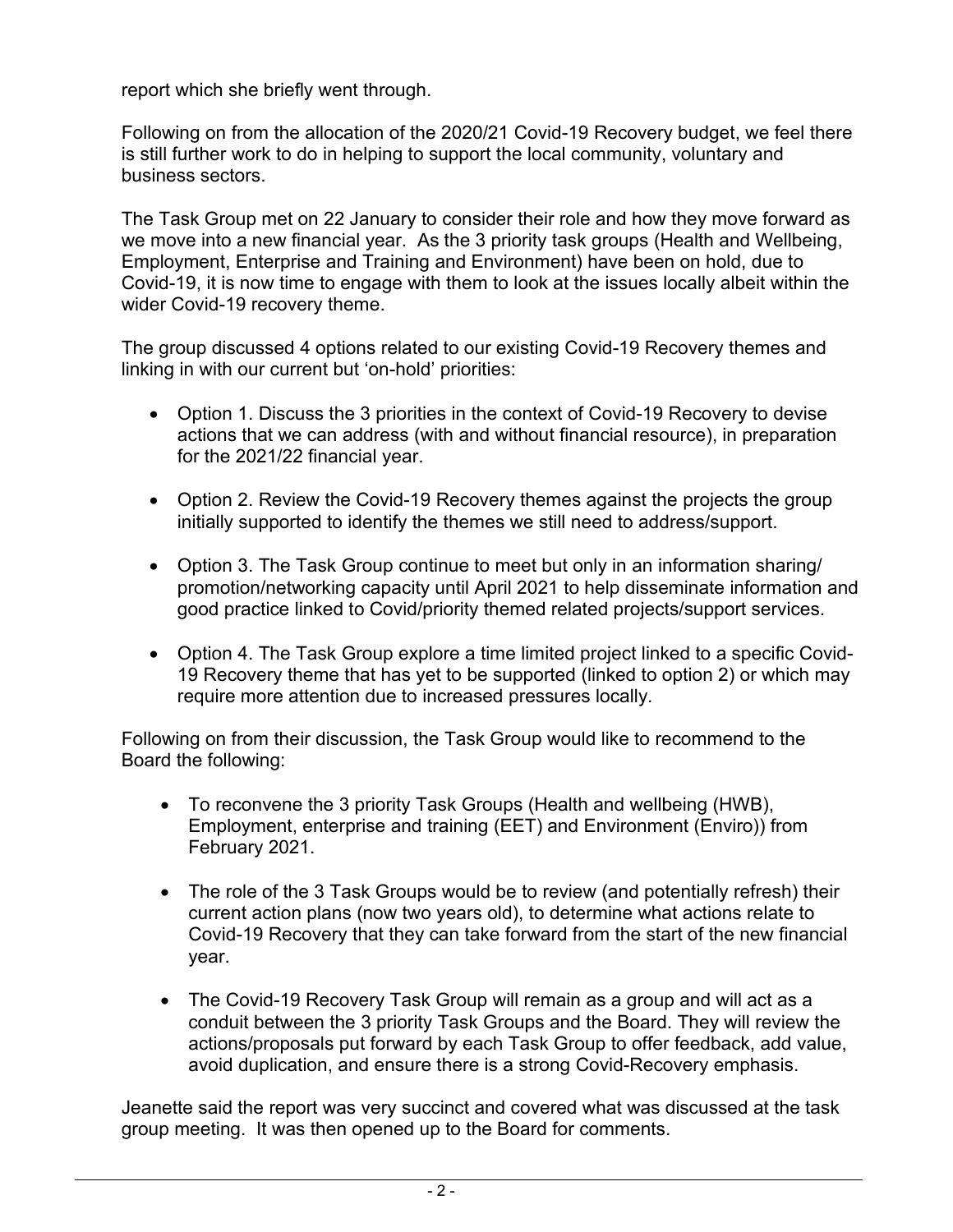Gary Scott commented in the chat facility that '*the business/skills environment is very different to where it was 2 years ago and will be updating the Employment/Skills Action Plan to reflect these changes and potential future trends/threats/opportunities'.* Gary also added that this sector, like so many, has been hugely impacted. For example, a year ago there was a lack of suitably trained people in the hospitality sector and now the market is flooded with experienced people looking for work.

Corinne mentioned that the Covid-19 Recovery Task Group were keen to pick up the Covid-19 recovery themes that may not be covered by the priority task groups. For example, food provision and support for the voluntary and community sector do not necessarily naturally fit with the current priority themes so will need to be picked up elsewhere potentially.

Cllr Temple said that since the current situation, people have become much more aware of the environment as we have all been out and about more. He would like to see environmental and planting schemes that involve young people and families.

Corinne said through our Holiday Activities with Healthy Food Fund (HAHF), Durham Wildlife Trust (DWT) did some activities with children and families last summer and it was very well attended/received. DWT said they had seen an increase in interest in these kinds of activities and that the attendees did not realise that a lot of the trails and footpaths existed. Corinne said she would pass Cllr Temple's comments onto the Enviro Task Group.

John O'Connor (Chair of HWB Task Group/Forum) said Covid-19 restrictions have led to an increase in demand for mental health services and this is likely to get worse. Two years ago, the HWB Task Group's Action Plan focused on improving mental health including suicide prevention and he thinks this area should be the group's main objective, with a Covid-19 link. He also suggested that they look at how services can be coordinated to support those whose mental health has suffered as a result of Covid.

There were no further comments and the Board AGREED to the recommendations proposed by the Covid-19 Recovery Task Group.

# **4. North West Durham Update**

#### *Richard Holden MP gave an update on the Transport Survey he carried out in 2020 and answered questions from Board and Forum members.*

Richard said the survey took place from mid-June to early July 2020 and had just under 1000 responses. He was particularly interested in the results regarding the proposed new cycling and walking route with a potential public transport link on the Derwent Walk to connect Consett with a rapid transit link to Gateshead and Newcastle. The responses were generally positive to at least look at the idea, with around 70% in favour of, 8% were undecided and 20% were opposed to it.

He highlighted some of the responses from the survey which included:

- There was a good level of bus services although journey times on some routes were an issue and would like a more rapid service.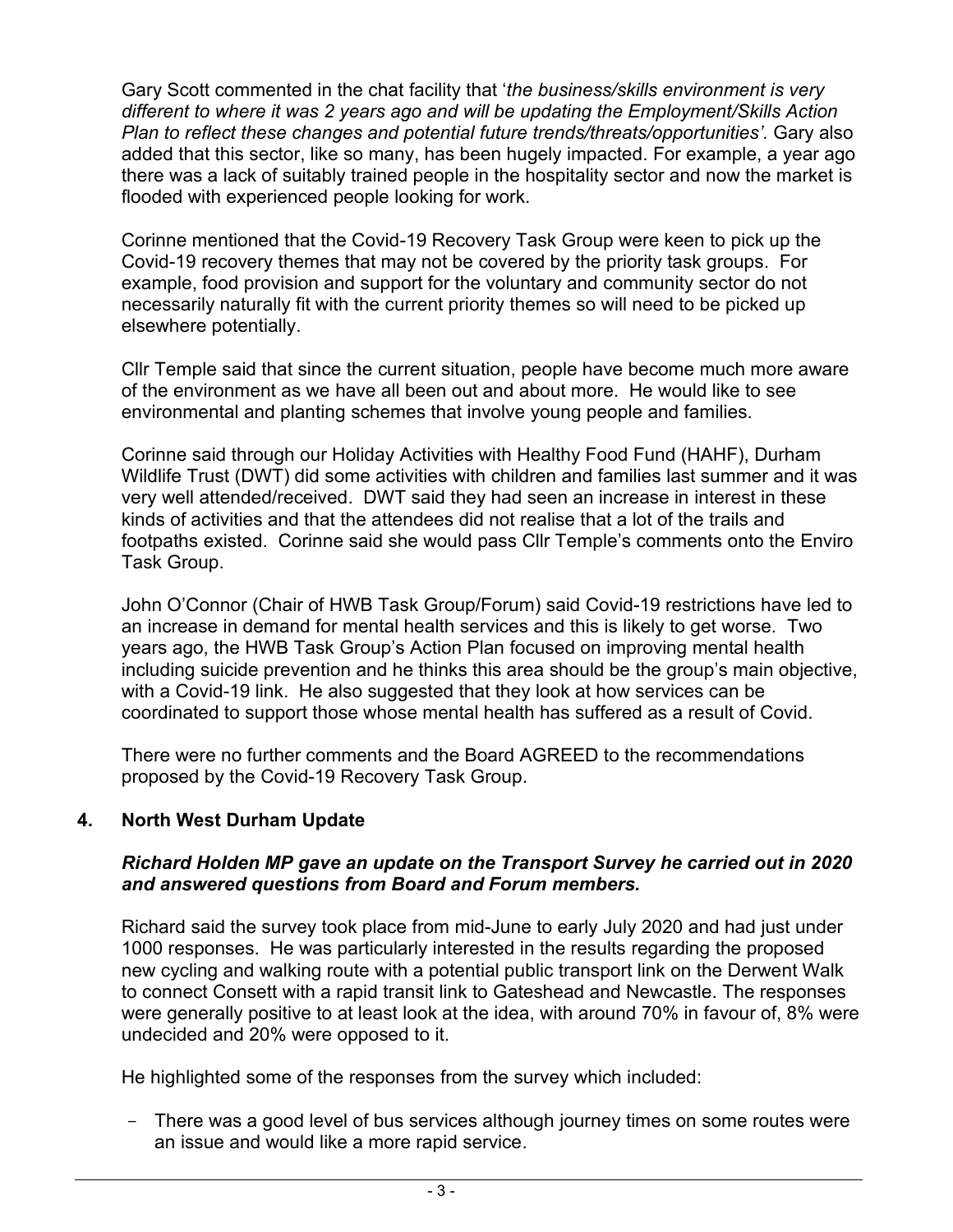- Improvements/enhancements on the Derwent Walk for walking and cycling, particularly on parts of the route where bridges have been removed and where the walk crosses over roads.
- Young people would like to live locally but felt there was not much of an opportunity to do so as employment and education opportunities were elsewhere and unless they had a car, they could not commute with ease.
- In Weardale/Crook there were issues with travelling to and from the area.
- Public transport between the Wear Valley and Derwent Valley areas is poor.
- The area could benefit if there were good public transport links i.e. people visiting to use facilities/walking and cycling routes.

Jeanette asked where this information goes and what happens next. She also said that encouraging young people to stay in the area is important and public transport should be an attractive and accessible option. Since deregulation of the buses, services have reduced and journeys are longer, car ownership has increased which brings environmental concerns.

Rosemary Morris (Forum) asked what the overall cost would be, bearing in mind parts of the infrastructure would need to be strengthened, which would be very costly. She also said there is a lack of electric charging points in the Derwent Valley and has approached DCC, but they do not appear keen to install any at the moment.

Richard said that unemployment in North West Durham is around the national average, but we will have to see what impact Covid-19 has had on the area. Young people have been hard hit by the pandemic and there will be government schemes targeted at young people who are at risk of long-term unemployment. He would like to see more people who live in the area working in good and local jobs, which will help drive the local economy.

Regarding regulation of the buses, Richard said he is neither for nor against it and is aware of discussions about this within the 7 North East Local Authorities.

Regarding roadside charging points, Richard said that DCC applied for 39 under the Onstreet Residential Charge Point Scheme (ORCS). He is very supportive in having far more charging points across the county and happy to work with the Council in helping to get more and said there is money available from central government for this. He has also enquired if parish and town councils could apply for charging points themselves and said if any local groups are pushing for these, he would work with them too.

Regarding the cost of any proposed transport link, he said that in the bid he submitted, any work on the Derwent Walk would have to enhance what was there already. He also said that to determine what would be suitable and the costs involved (e.g. heavy rail, light rail or a guided bus rail), a feasibility study would need to be carried out. The objective would be to make transport accessible, travel times significantly reduced and less cars on the road.

Cllr Shield asked how people living in outlying areas in Derwent Valley would be able to access points of entry to any rail or transport system.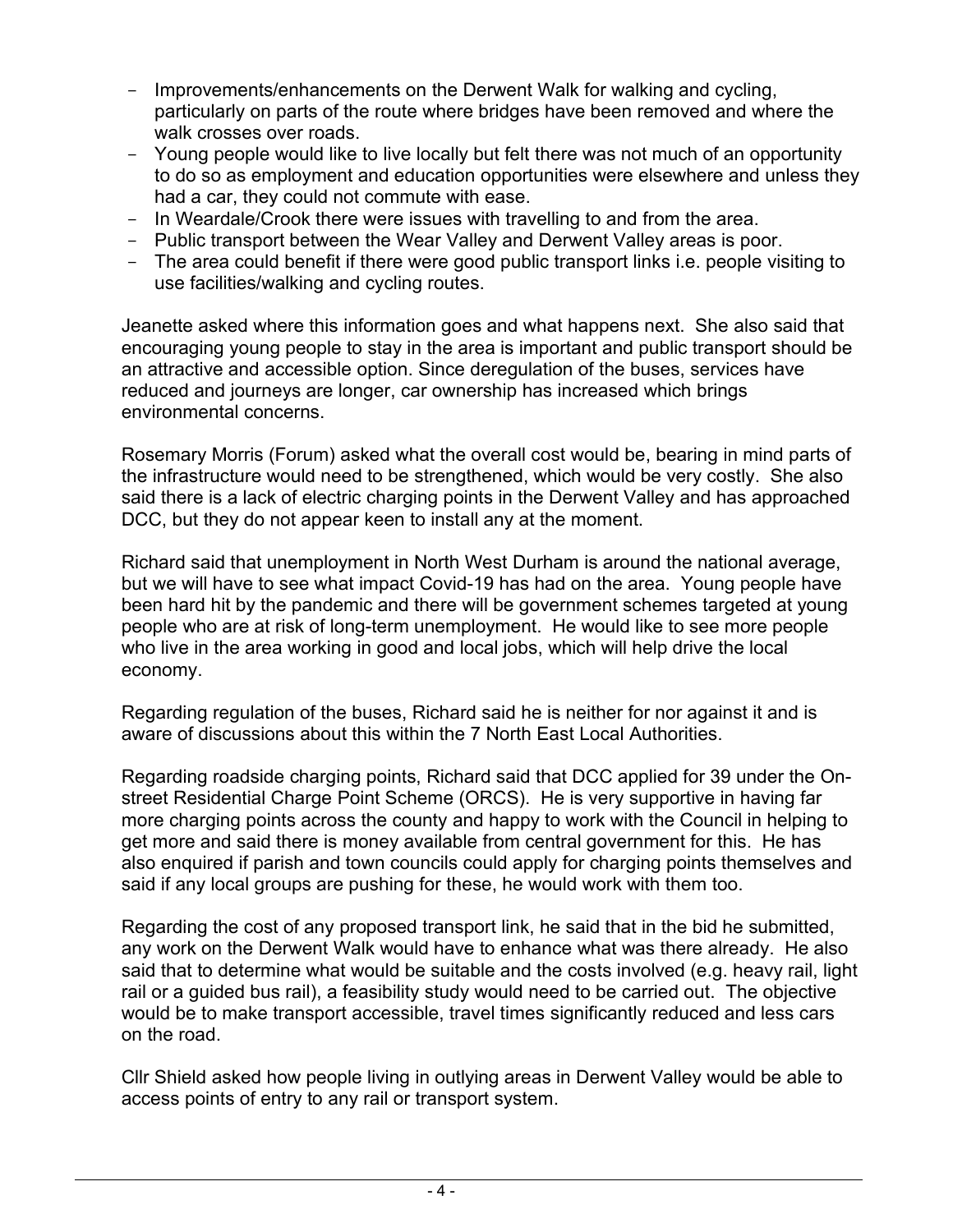Cllr Temple gave an update on the 39 charging points installed and said there are 100 in the pipeline. He thinks we should all be pushing the council for more and to make sure they are shared equally across the county.

Cllr Watson said when electric cars were introduced, residents could have charging points fitted free to their residential property and asked if this still applied or would they have to pay for these.

Helen Marley said access on the Derwent Walk should be accessible for everyone, i.e. wheelchair users, prams, the elderly. Richard agreed and said parts of the walk are very steep and would need to be levelled off to improve access for all.

Re Cllr Shields' question, Richard said the local bus company were supportive of a public transport scheme idea and if they could be part of an integrated system, they may run more services to rural areas to link into transport hubs along the route. Also, the access routes into those stops would be cycling and walking friendly and it would be ideal if there was a link within 1.5 miles/30 minutes' walk, for example.

Re Cllr Watson's question, Richard said he is not sure of the situation around residential charging points but will find out and see if there are any grants available.

He added that there are issues for those homes that do not have their own driveway, i.e. terraced housing. However, they could look at on street charging points such as using lampposts as a dual purpose, which is being done in some parts of the country. On new build properties, the government is looking at regulations around this and how new developments have charging points built in as standard. However, the issue is that some developers are not keen on this due to the extra costs involved.

Aidan Faherty (Forum) commented in the chat facility '*Can't see how a new train line could possibly be feasible on previous line given subsequent development of new housing estates, business centres etc in last 40 years on these locations and planning opposition from public in other constituencies in Swalwell/Blaydon etc impacted by noise, privacy etc*.'

Mike Clark commented in the chat facility '*It's probably worth people looking at the proposals and consultation document for the Northumberland line which shows how the transport infrastructure can be organised to benefit communities and provide accessibility.'*

Mike said that there is an obligation on developers to install charging points and Project Genesis Trust has made provision for charging points on the Derwent View site and is looking at a community charging point on Hownsgill Industrial Park. He said there are no charging points on the Hermiston Retail Park and suggested they should be approached to do something about that. He also mentioned that the electricity grid in the Consett area is overwhelmed and not capable of additional loads and asked if Richard could contact Northern Power to see if they can improve that infrastructure.

Richard said he would be happy to work with him regarding extra electricity capacity and for the grid.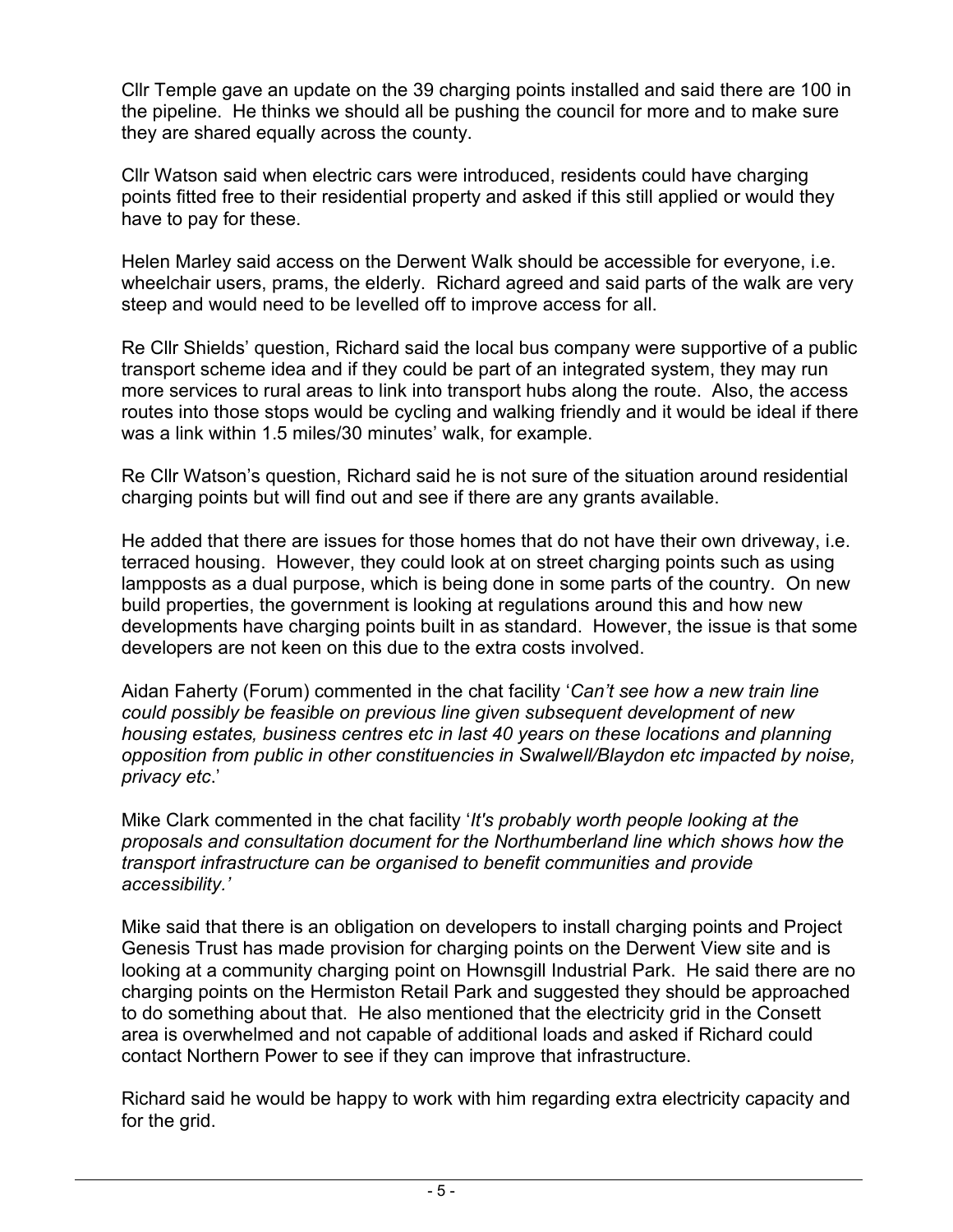Jeanette thanked Richard for his attendance and input at the meeting and offered him an open invitation to join a meeting again in the future.

# **5. DVP Project Update, HAHF Fund and Consultations**

### *DVP Project Update*

Corinne advised there were 2 projects from the Enviro Task Group, that were allocated money, that had not gone ahead for various reasons. The Board were asked for their thoughts on this and to make a decision on how they wish to proceed with them.

1. Footprint Climate Change Conference to be delivered by Durham Energy Institute. £1000 allocated from 2019/20 Area Budget (AB).

Due to lockdown and the restrictions around Covid-19 in 2020 the conference was postponed until 2021. As there is uncertainty whether current restrictions will be lifted this year, Durham University, who were hosting it, have cancelled the event.

Therefore £1k will go back into the AB for allocation to an existing project and cannot be used for a new project (as the minimum threshold for projects is £5k).

2. Greening Derwent Valley Competition. £1000 allocated from 2017/18 AB.

The competition was promoted in 2019 with judging to take place in 2020. Again, with lockdown and restrictions around Covid-19 in 2020 the competition could not go ahead. With current restrictions in place, it is not likely that this can take place this year due to the face to face elements of the competition judging.

Therefore £1k could be used to relaunch the competition albeit in a different format, e.g. entrants to send in photographs or hold a photography competition with winning entries used to produce a calendar.

Before the Board discussed the above, Corinne briefly outlined some of the comments in relation to the conference and competition, from the Enviro Task Group.

Although the task group were disappointed the Footprint Conference could not go ahead, the group suggested:

- allocating the money to a DVP Covid-19 Recovery project, with an environmental angle such as food/transport or energy related
- ask Durham University if they would consider hosting the conference online through Teams/Zoom for example
- reallocate the money locally to support a Covid-19 Recovery project

Gary said with the current situation, a virtual conference may not be a high priority for the University and holding it online does not make it accessible for everyone. He suggested the money could be put towards another environmental project and if the conference comes back in the future, we could look at supporting it again.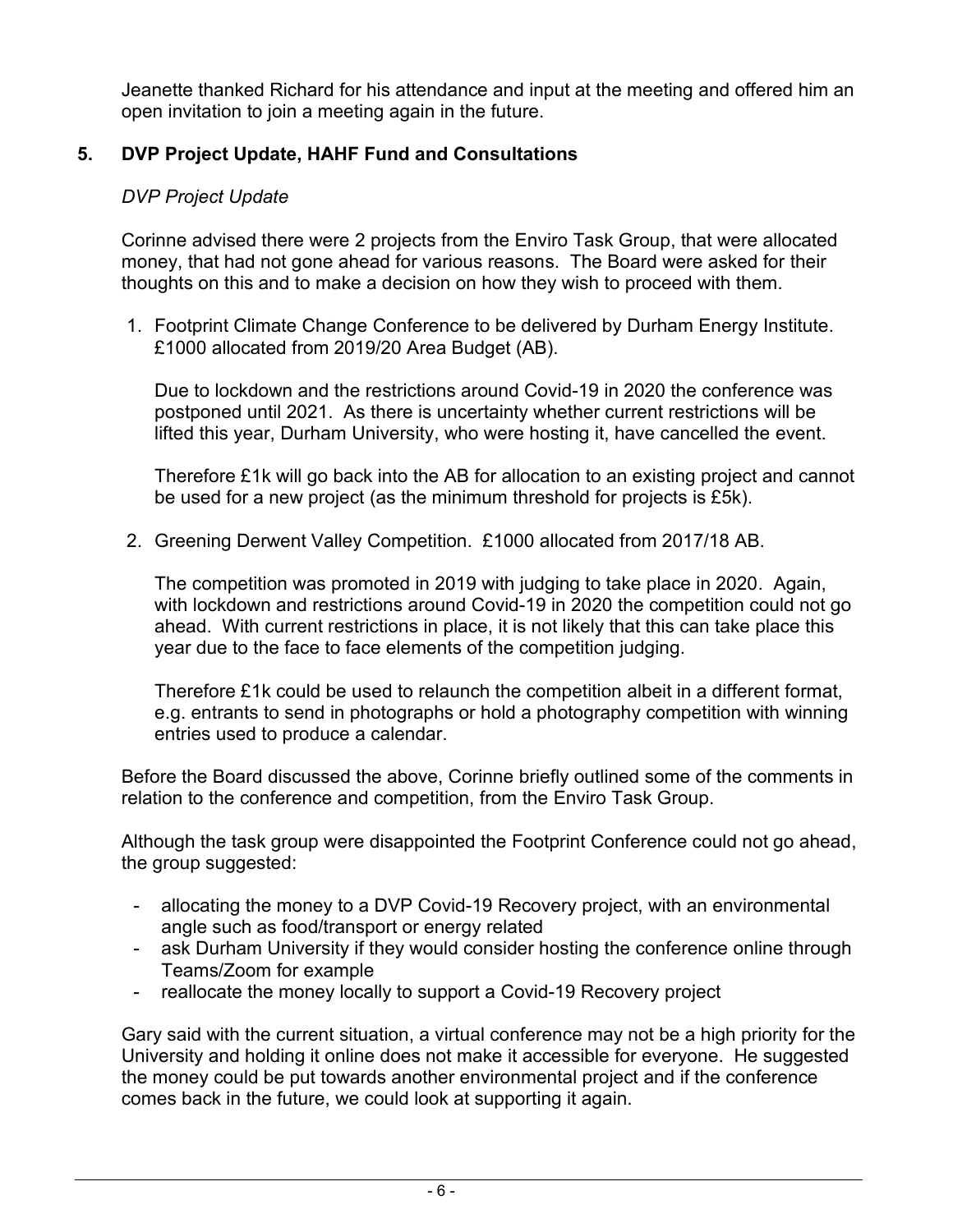Gary commented in the chat facility '*could hold an environmental improvement activity with photos before and after'.*

Ann English (Chair of Enviro Task Group/Forum) suggested that the University be approached to see if they could hold the conference online in the first instance.

Mike suggested using the Visit Consett website and Facebook page to promote a photograph challenge. They both have a good reach with many people adding photos to them on a daily basis. There would be no cost to the DVP and the £1k could be allocated to something else. He said he is happy to work with the DVP to promote Consett and the Derwent Valley area.

Rosemary (Forum) thinks the photography competition is a good idea but feels it is not what the environment task group had in mind. She likes the idea of an environmental improvement project and any initiatives that raise awareness and tackle issues about the environment.

The Board agreed for Corinne to contact Durham University to enquire if they could hold the environmental conference online, and if not, it would come back to the Board to consider where else the £1k could be spent.

Corinne briefly highlighted the comments from the Enviro Task Group regarding the Greening Derwent Valley competition:

- like the idea of the calendar, content does not have to be about improvements, just about highlighting the beauty of the Derwent Valley
- the competition should be progressed, perhaps as a photography one and open to those who already expressed an interest
- allocating prizes on the basis of photographs can be problematic i.e. several photos of the same thing and how does that get judged
- still go ahead with it, could the prize money be increased using money from projects which have not been able to go ahead and concerns raised how prize money will be shared
- photography competition would be ideal at the moment and could include improvements for wildlife

Cllr Jewell likes the idea of a photography competition and thinks people are willing to share photos without having a financial incentive. Any photos have to be taken across the whole partnership area and feels we are moving to a Consett centric approach. He also suggested contacting a photography organisation to sponsor the competition.

After further discussion, the general consensus was that the Board liked the idea of a photography challenge but with no financial incentive. However, £1k from the Greening Derwent Valley competition needs to be reallocated. Corinne advised that other ideas included producing and selling a calendar with the proceeds being given to a local charity.

Mike suggested contacting DCC to enquire if they have any environmental improvement projects that require funding that the £1k could go towards.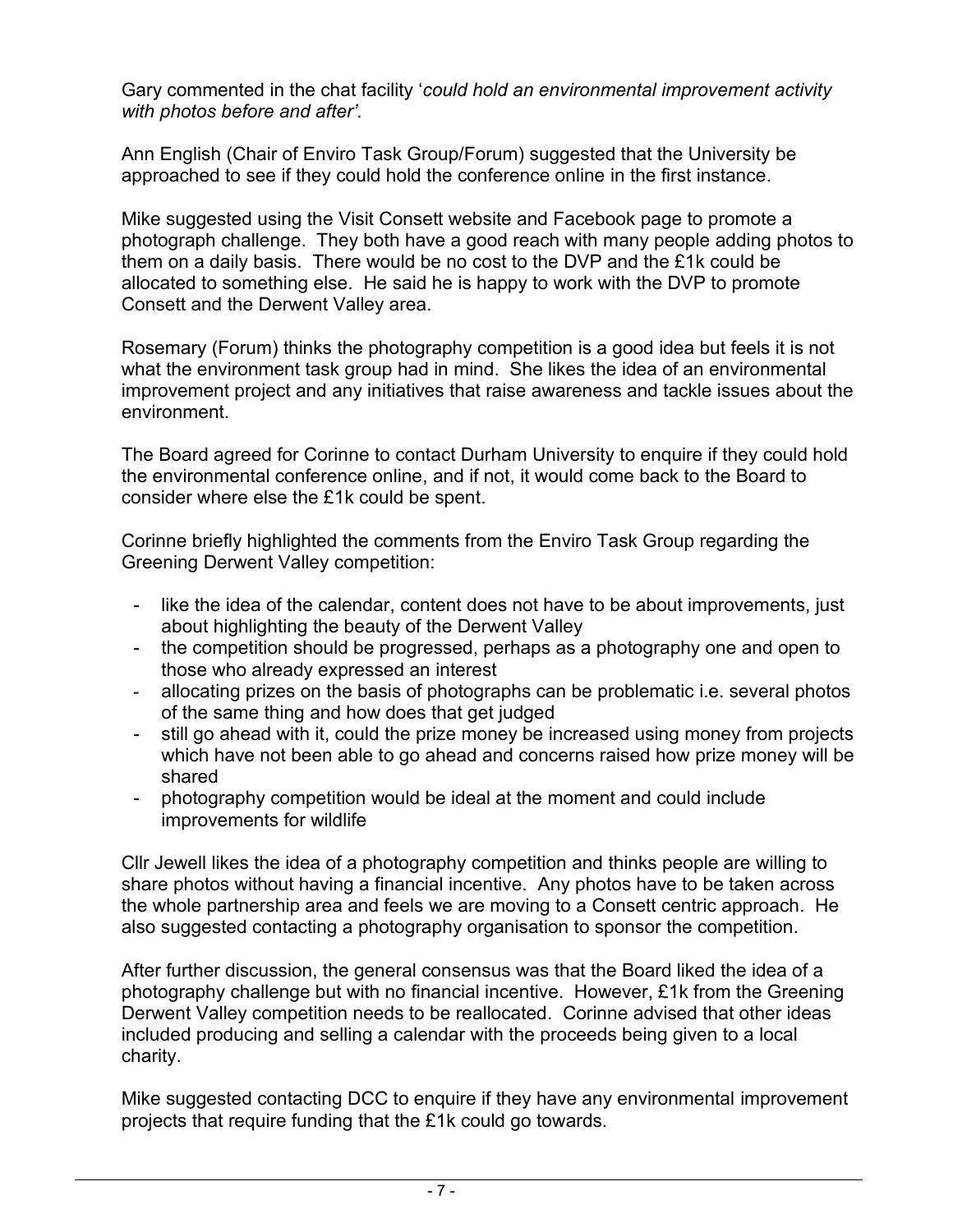Mike also said he could contact a photography company to see if they could supply prizes, e.g. camera equipment and other 'photography' related items, for the challenge.

Jeanette asked Corinne to contact DCC to enquire if they have any environmental schemes for the Derwent Valley area in the pipeline, that we could get involved in using our underspends.

Corinne said she would contact the relevant department within DCC and will update the Enviro Task Group on the outcome. As the Enviro Task Group will be reconvening, she advised that the group could look at exploring some of the ideas presented at the meeting today.

Corinne gave a brief update on the Derwent Valley News (DVN) and said the newsletter, which was postponed last summer, will be delivered to households in the DVP area in the spring. The spring edition will have a 'green' theme and a request for articles has been promoted via email and social media. The deadline for articles is 17 February.

Regarding the 10 projects funded from the 2020/21 Covid-19 Recovery budget, Corinne advised that these are currently progressing with the Funding Team.

Corinne advised that the majority of projects funded from 2019/20 budgets, prior to lockdown, are on hold due to the nature of them being face to face or school based. We are keeping in touch with the applicants on the status of their projects and have recently requested monitoring information for quarter 3 (Oct to Dec 2020). An update on the progression of the projects will be given to the Board in due course.

# *Holiday Activities with Healthy Food (HAHF) Fund*

Corinne gave an update on the HAHF fund and said the DVP supported 6 projects in 2020:

Glenroyd House (Healthy Eating on a Budget) - Summer / Halloween Durham Wildlife Trust (Family Wildlife Activity Days) - Summer ATOMS Education CIC (Cooking and science workshops) - this was on hold due to Covid, however the format has changed and they will now be doing activities online Eden Miners Centre (Fun crafts with food) - on hold due to Covid Consett Rugby Club (Fun rugby sessions with food) - on hold due to Covid

A balance of £8,177 remains and will be allocated to February 2021 provision. To date there have been two applications returned for February half term. Any funds not used can be retained by the DVP to use on activities of a similar nature.

Corinne highlighted that further to a successful bid by DCC to the DfE, County Durham has now been allocated, provisionally, a further sum of £2.3 million towards the delivery of holiday activities with healthy food, on that basis, the current HAHF programme will be extended this year and all AAPs will receive a share of £2.3m to help support the delivery of projects during Easter, Summer and Christmas 2021. More information will be provided in due course on the programme delivery and allocation of funds for each AAP as it becomes available, but this is good news for our area.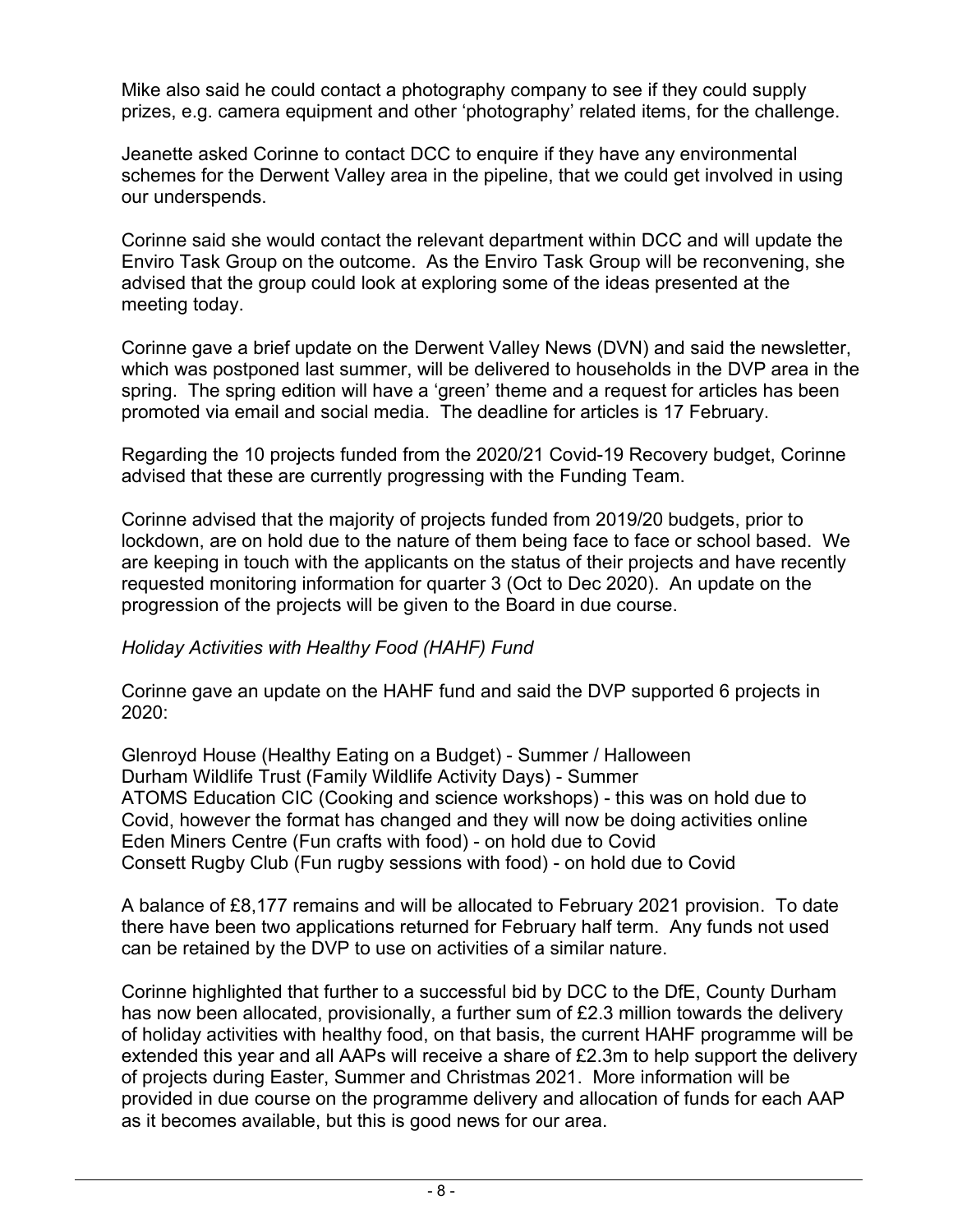#### *Consultations*

Corinne briefly mentioned the current online consultations and online engagement events, which are open to everyone, some of these details have been previously circulated to Board/Forum members:

**PCVC Policing Precept**. Closing date: 31 January 2021. <https://www.surveymonkey.co.uk/r/967C3F9>

**Shotley Bridge Community Hospital.** Online engagement events to talk about future service provision. Closing date: 11 February 2021. [https://www.surveymonkey.co.uk/r/SBCH\\_Event\\_Registration](https://www.surveymonkey.co.uk/r/SBCH_Event_Registration)

**Safer Durham Partnership Plan 2021-25**. Making County Durham a safer place to work, live and visit. Closing date: 21 February 2021. <http://www.durham.gov.uk/consultation>

**Joint Health and Wellbeing Strategy 2021-25**. How health and wellbeing services can be improved across County Durham. Closing date: 21 February 2021. [www.durham.gov.uk/consultation](http://www.durham.gov.uk/consultation)

**Minerals and Waste Development Plan.** Views are being sought on the Minerals and Waste Policies and Allocation Document. Closing date: 26 February 2021. [www.durham.gov.uk/consultation](http://www.durham.gov.uk/consultation)

**Parking and Accessibility Supplementary Planning Document**. Sets out parking and accessibility requirements when assessing planning applications. Virtual public consultation events on 2 February and 10 February. Closing date for comments: 26 February 2021. [www.durham.gov.uk/consultation](http://www.durham.gov.uk/consultation)

**Article 4 Direction (HMOs)**. Proposal to make Houses in Multiple Occupancy require planning permission in parts of Durham City. Virtual public consultation events on 2 February and 10 February. Closing date for comments: 26 February 2021. [www.durham.gov.uk/consultation](http://www.durham.gov.uk/consultation)

#### **6. Any Other Business**

There was one item raised regarding a Neighbourhood Budget (NB) application for a Wellbeing Room at Glenroyd House. The application form was emailed to Board members for their perusal and comments and as there is a declaration of interest, it requires a quorate approval from the Board. Cllrs Hicks, Temple and Watson supported the application at a request of £9,100 from their NBs (total project cost £12,310). This has gone to the funding team for appraisal and there were no issues.

There were no additional comments raised and the Board AGREED to the NB application with a quorate representation.

# **7. Meeting Close and Date of Next Meeting**